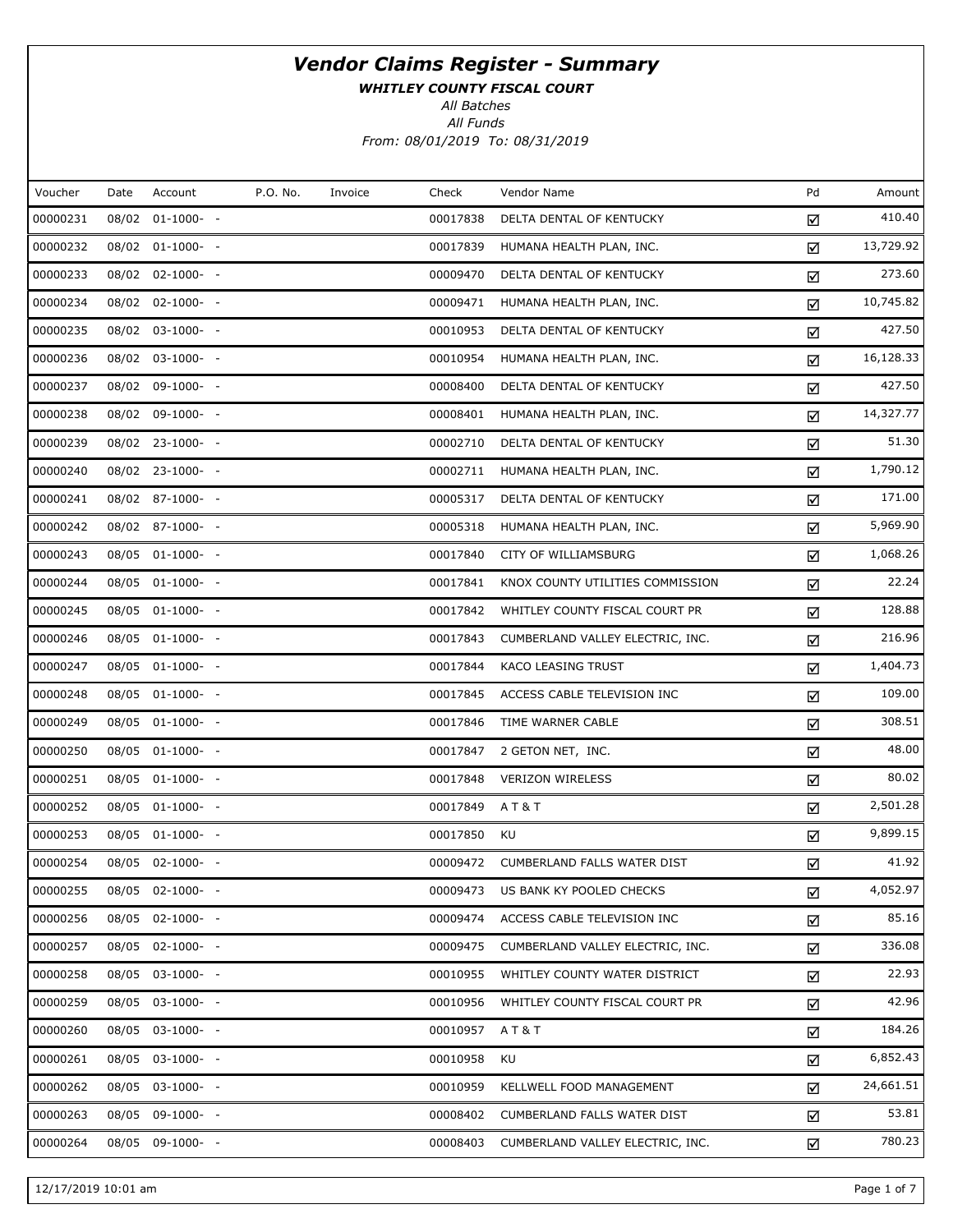WHITLEY COUNTY FISCAL COURT

All Batches

All Funds From: 08/01/2019 To: 08/31/2019

| Voucher  | Date | Account          | P.O. No. | Invoice | Check         | Vendor Name                          | Pd | Amount     |
|----------|------|------------------|----------|---------|---------------|--------------------------------------|----|------------|
| 00000265 |      | 08/05 09-1000- - |          |         | 00008404      | CITY UTILITIES COMMISSION            | ☑  | 291.37     |
| 00000266 |      | 08/05 09-1000- - |          |         | 00008405      | ACCESS CABLE TELEVISION INC          | ☑  | 206.90     |
| 00000267 |      | 08/05 09-1000- - |          |         | 00008406      | TIME WARNER CABLE                    | ☑  | 192.68     |
| 00000268 |      | 08/05 09-1000- - |          |         | 00008407      | KACO LEASING TRUST                   | ☑  | 1,201.04   |
| 00000269 |      | 08/05 09-1000- - |          |         | 00008408      | US BANK KY POOLED CHECKS             | ☑  | 1,654.75   |
| 00000270 |      | 08/05 09-1000- - |          |         | 00008409      | <b>VERIZON WIRELESS</b>              | ☑  | 320.08     |
| 00000271 |      | 08/05 87-1000- - |          |         | 00005319      | KU                                   | ☑  | 114.80     |
| 00000272 |      | 08/05 87-1000- - |          |         | 00005320      | ACCESS CABLE TELEVISION INC          | ☑  | 203.90     |
| 00000273 |      | 08/05 87-1000- - |          |         | 00005321      | A T & T                              | ☑  | 3,904.97   |
| 00000274 |      | 08/05 01-1000- - |          |         | 00017851      | DELTA NATURAL GAS CO., INC.          | ☑  | 139.36     |
| 00000275 |      | 08/05 02-1000- - |          |         | 00009476      | DELTA NATURAL GAS CO., INC.          | ☑  | 32.85      |
| 00000276 |      | 08/05 03-1000- - |          |         | 00010960      | DELTA NATURAL GAS CO., INC.          | ☑  | 1,223.30   |
| 00000277 |      | 08/06 01-1000- - |          |         | 00017853      | WHITLEY COUNTY FISCAL COURT PR       | ☑  | 28,847.56  |
| 00000278 |      | 08/06 02-1000- - |          |         | 00009477      | WHITLEY COUNTY FISCAL COURT PR       | ☑  | 28,767.64  |
| 00000279 |      | 08/06 03-1000- - |          |         | 00010961      | WHITLEY COUNTY FISCAL COURT PR       | ☑  | 37,478.56  |
| 00000280 |      | 08/06 09-1000- - |          |         | 00008410      | WHITLEY COUNTY FISCAL COURT PR       | ☑  | 40,711.50  |
| 00000281 |      | 08/06 23-1000- - |          |         | 00002712      | WHITLEY COUNTY FISCAL COURT PR       | ☑  | 3,184.63   |
| 00000282 |      | 08/06 87-1000- - |          |         | 00005322      | WHITLEY COUNTY FISCAL COURT PR       | ☑  | 13,719.41  |
| 00000283 |      | 08/07 23-1000- - |          |         | 00002713      | <b>GARY BARTON</b>                   | ☑  | 2,222.50   |
| 00000284 |      | 08/12 01-1000- - |          |         | 00017854      | <b>DAV</b>                           | ☑  | 260.74     |
| 00000285 |      | 08/12 01-1000- - |          |         | 00017855      | AT & T MOBILITY                      | ☑  | 576.99     |
| 00000288 |      | 08/12 03-1000- - |          |         | 00010963      | CITY OF WILLIAMSBURG                 | ☑  | 10,473.01  |
| 00000289 |      | 08/12 87-1000- - |          |         | 00005324      | WILLIAMSBURG-WHITLEY CO. AIRPORT BD. | ☑  | 278.89     |
| 00000291 |      | 08/15 01-1000- - |          |         | 00017857 AT&T |                                      | ☑  | 502.38     |
| 00000292 |      | 08/15 01-1000- - |          |         | 00017858      | TIME WARNER CABLE                    | ☑  | 276.90     |
| 00000293 |      | 08/15 01-1000- - |          |         | 00017859      | ANDREW CROLEY, CORONER               | ☑  | 833.34     |
| 00000294 |      | 08/15 01-1000- - |          |         | 00017860      | TODD SHELLEY - SHERIFF               | ☑  | 78,132.00  |
| 00000295 |      | 08/15 09-1000- - |          |         | 00008411      | DELTA NATURAL GAS CO., INC.          | ☑  | 42.48      |
| 00000296 |      | 08/15 04-1000- - |          |         | 00000914      | WILLIAMSBURG-WHITLEY CO. AIRPORT BD. | ☑  | 5,000.00   |
| 00000297 |      | 08/15 87-1000- - |          |         | 00005325      | NI GOVERNMENT SERVICES, INC.         | ☑  | 73.73      |
| 00000298 |      | 08/16 23-1023- - |          |         | 00001271      | <b>CITY OF CORBIN</b>                | ☑  | 431,839.17 |
| 00000299 |      | 08/16 23-1023- - |          |         | 00001272      | CITY OF WILLIAMSBURG                 | ☑  | 204,049.15 |
| 00000300 |      | 08/20 01-1000- - |          |         | 00017861      | WHITLEY COUNTY FISCAL COURT PR       | ☑  | 21,150.39  |
| 00000301 |      | 08/20 01-1000- - |          |         | 00017862      | WHITLEY COUNTY FISCAL COURT PR       | ☑  | 27,346.88  |

12/17/2019 10:01 am Page 2 of 7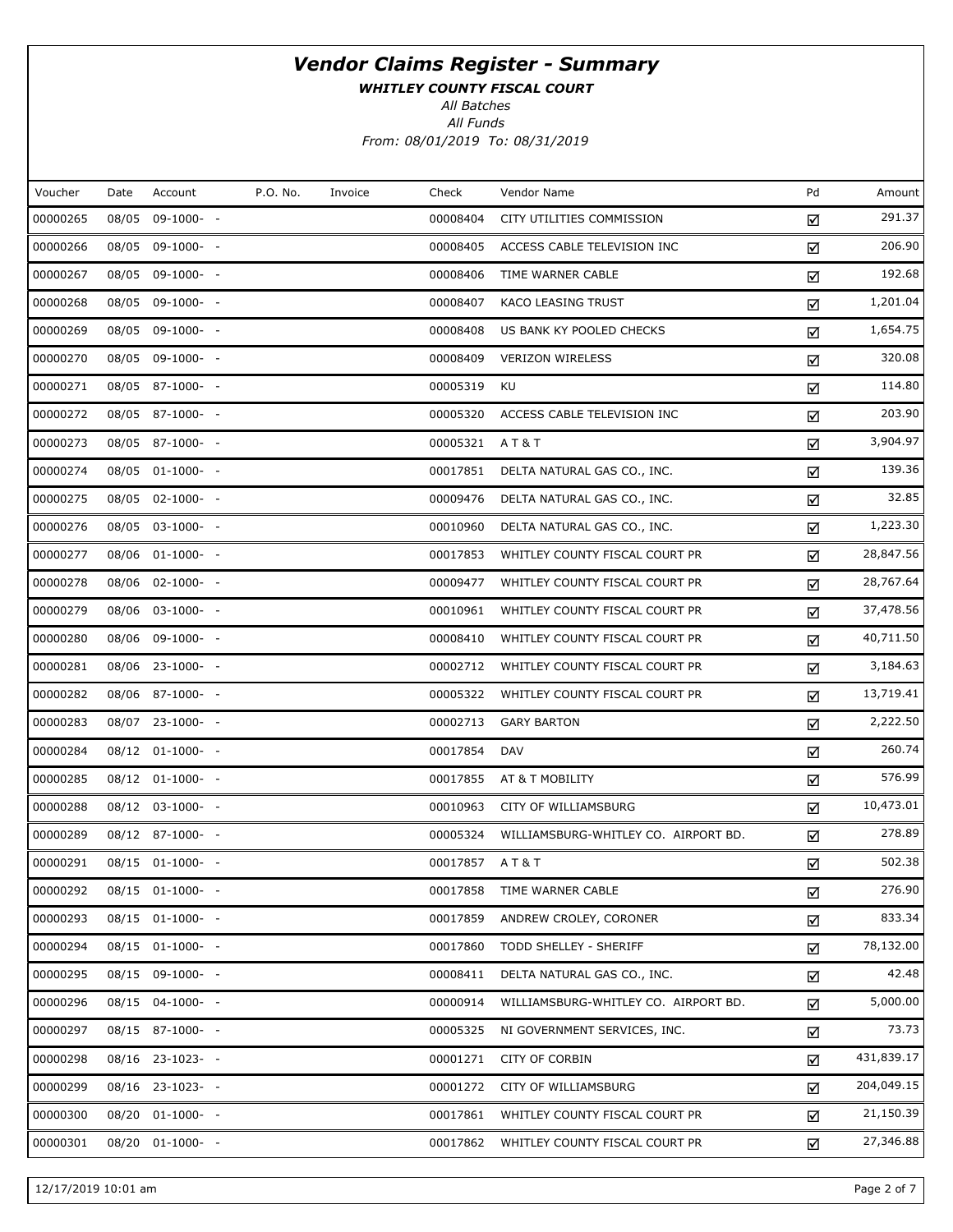WHITLEY COUNTY FISCAL COURT

All Batches

All Funds From: 08/01/2019 To: 08/31/2019

| Voucher  | Date  | Account          | P.O. No. | Invoice | Check    | Vendor Name                       | Pd | Amount    |
|----------|-------|------------------|----------|---------|----------|-----------------------------------|----|-----------|
| 00000302 | 08/20 | $02 - 1000 - -$  |          |         | 00009478 | WHITLEY COUNTY FISCAL COURT PR    | ☑  | 29,476.50 |
| 00000303 |       | 08/20 03-1000- - |          |         | 00010964 | WHITLEY COUNTY FISCAL COURT PR    | ☑  | 50,627.82 |
| 00000304 |       | 08/20 09-1000- - |          |         | 00008412 | WHITLEY COUNTY FISCAL COURT PR    | ☑  | 40,156.92 |
| 00000305 |       | 08/20 23-1000- - |          |         | 00002714 | WHITLEY COUNTY FISCAL COURT PR    | ☑  | 3,330.48  |
| 00000306 |       | 08/20 87-1000- - |          |         | 00005326 | WHITLEY COUNTY FISCAL COURT PR    | ☑  | 12,907.58 |
| 00000307 |       | 08/20 01-1000- - |          |         | 00017863 | ANDREW CROLEY, CORONER            | ☑  | 2,250.00  |
| 00000308 |       | 08/20 01-1000- - |          |         | 00017864 | ANDY COYLE                        | ☑  | 1,750.00  |
| 00000309 |       | 08/20 01-1000- - |          |         | 00017865 | ANDY MOSES                        | ☑  | 200.00    |
| 00000310 |       | 08/20 01-1000- - |          |         | 00017866 | BISSELL'S, INC.                   | ☑  | 308.38    |
| 00000311 |       | 08/20 01-1000- - |          |         | 00017867 | BLUEGRASS/ KESCO INCORPORATED     | ☑  | 580.00    |
| 00000312 |       | 08/20 01-1000- - |          |         | 00017868 | <b>BROCK MCVEY</b>                | ☑  | 1,268.46  |
| 00000313 |       | 08/20 01-1000- - |          |         | 00017869 | CHRIST IS FAITH MINISTRY          | ☑  | 500.00    |
| 00000314 |       | 08/20 01-1000- - |          |         | 00017870 | CITY OF WILLIAMSBURG              | ☑  | 5,564.83  |
| 00000315 |       | 08/20 01-1000- - |          |         | 00017871 | <b>COMPUTER CLINC</b>             | ☑  | 375.00    |
| 00000316 |       | 08/20 01-1000- - |          |         | 00017872 | DAIRY QUEEN GRILL & CHILL         | ☑  | 30.00     |
| 00000317 |       | 08/20 01-1000- - |          |         | 00017873 | <b>DAV</b>                        | ☑  | 650.00    |
| 00000318 |       | 08/20 01-1000- - |          |         | 00017874 | D C ELEVATOR COMPANY, INC.        | ☑  | 642.25    |
| 00000319 |       | 08/20 01-1000- - |          |         | 00017875 | DRIVES AND CONVEYORS              | ☑  | 2,217.50  |
| 00000320 |       | 08/20 01-1000- - |          |         | 00017876 | ELLISON SANITARY SUPPLY CO., INC. | ☑  | 803.16    |
| 00000321 |       | 08/20 01-1000- - |          |         | 00017877 | EMCON HOME GUARD, INC.            | ☑  | 890.00    |
| 00000322 |       | 08/20 01-1000- - |          |         | 00017878 | EZ COUNTRY, INC.                  | ☑  | 495.00    |
| 00000323 |       | 08/20 01-1000- - |          |         | 00017879 | FRIENDS OF YORK RITE              | ☑  | 500.00    |
| 00000324 |       | 08/20 01-1000- - |          |         | 00017880 | G & E DRIVE-IN                    | ☑  | 60.00     |
| 00000325 |       | 08/20 01-1000- - |          |         | 00017881 | HARDEE'S                          | ☑  | 96.00     |
| 00000326 |       | 08/20 01-1000- - |          |         | 00017882 | HIGHBRIDGE SPRING WATER CO, INC.  | ☑  | 96.15     |
| 00000327 |       | 08/20 01-1000- - |          |         | 00017883 | HOMETOWN IGA #57                  | ☑  | 332.81    |
| 00000328 |       | 08/20 01-1000- - |          |         | 00017884 | JOHNCO, INC.                      | ☑  | 25.97     |
| 00000329 |       | 08/20 01-1000- - |          |         | 00017885 | JONES PIT STOP                    | ☑  | 95.00     |
| 00000330 |       | 08/20 01-1000- - |          |         | 00017886 | KY ASSOCIATION OF COUNTIES        | ☑  | 75.00     |
| 00000331 |       | 08/20 01-1000- - |          |         | 00017887 | K A C O ALL LINES FUND            | ☑  | 19,145.74 |
| 00000332 |       | 08/20 01-1000- - |          |         | 00017888 | KACO WORKERS COMPENSATION FUND    | ☑  | 9,068.52  |
| 00000333 |       | 08/20 01-1000- - |          |         | 00017889 | KAY SCHWARTZ, COUNTY CLERK        | ☑  | 1,619.00  |
| 00000334 |       | 08/20 01-1000- - |          |         | 00017890 | KEN TEN ADVERTISING               | ☑  | 2,689.89  |
| 00000335 |       | 08/20 01-1000- - |          |         | 00017891 | <b>KENWAY DISTRIBUTORS</b>        | ☑  | 431.58    |

12/17/2019 10:01 am Page 3 of 7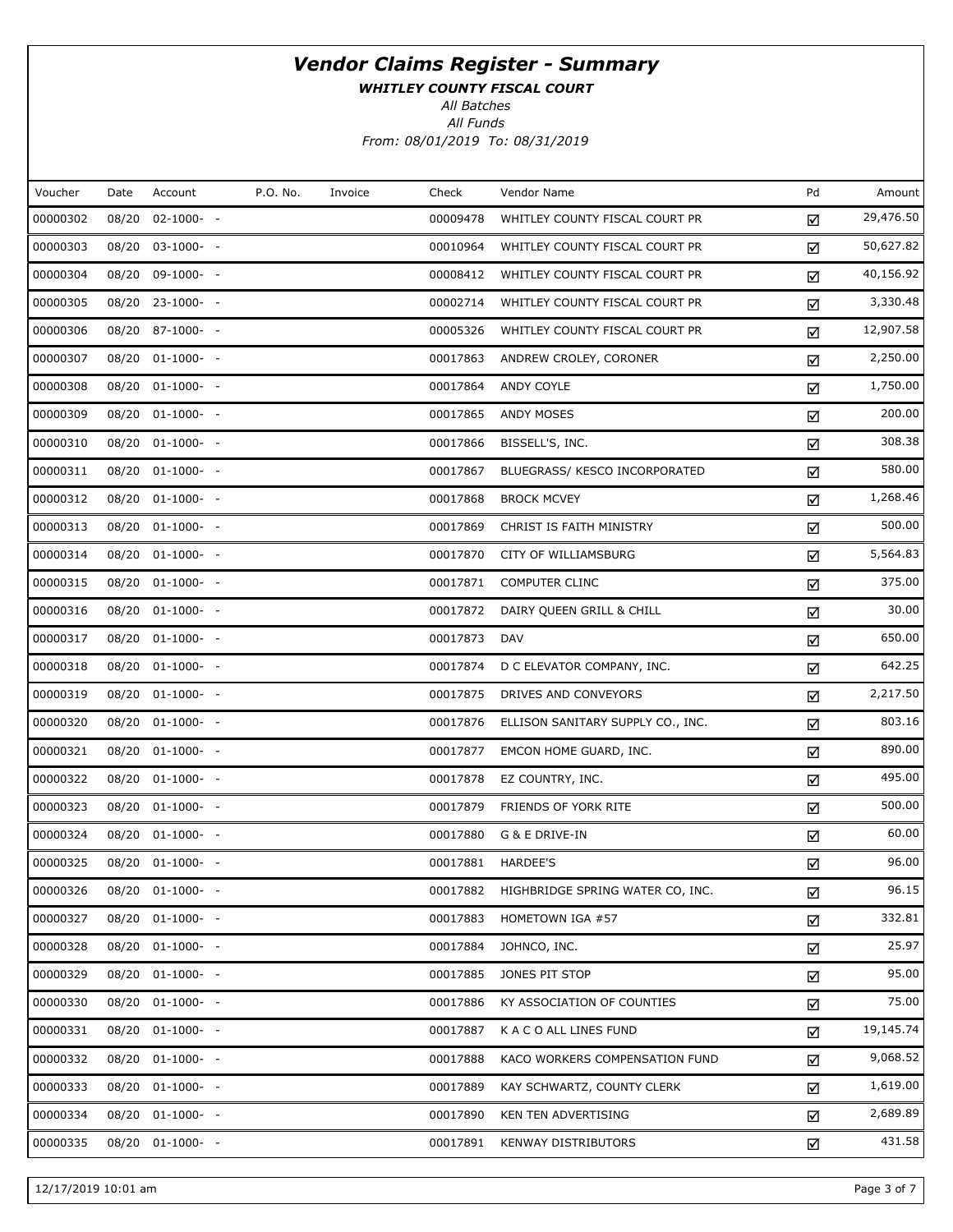WHITLEY COUNTY FISCAL COURT

All Batches

All Funds From: 08/01/2019 To: 08/31/2019

| Voucher  | Date | Account          | P.O. No. | Invoice | Check    | Vendor Name                         | Pd | Amount    |
|----------|------|------------------|----------|---------|----------|-------------------------------------|----|-----------|
| 00000336 |      | 08/20 01-1000- - |          |         | 00017892 | KY LOCAL ISSSUES CONFERENCE         | ☑  | 1,225.00  |
| 00000337 |      | 08/20 01-1000- - |          |         | 00017893 | LAUREL RIDGE LANDFILL               | ☑  | 166.22    |
| 00000338 |      | 08/20 01-1000- - |          |         | 00017894 | LAUREL TERMITE CONTROL              | ☑  | 95.00     |
| 00000339 |      | 08/20 01-1000- - |          |         | 00017895 | LONNIE FOLEY                        | ☑  | 200.00    |
| 00000340 |      | 08/20 01-1000- - |          |         | 00017896 | MICHAEL JARBOE                      | ☑  | 151.96    |
| 00000341 |      | 08/20 01-1000- - |          |         | 00017897 | <b>NEWS JOURNAL</b>                 | ☑  | 20,010.07 |
| 00000342 |      | 08/20 01-1000- - |          |         | 00017898 | PATTON CHESTNUT BINDER, INC.        | ☑  | 6,000.00  |
| 00000343 |      | 08/20 01-1000- - |          |         | 00017899 | PINEY GROVE METHODIST CHURCH        | ☑  | 500.00    |
| 00000344 |      | 08/20 01-1000- - |          |         | 00017900 | PRECISION DUPLICATING SOLUTIONS INC | ☑  | 108.04    |
| 00000345 |      | 08/20 01-1000- - |          |         | 00017901 | PREFERRED LAB SERVICE               | ☑  | 420.00    |
| 00000346 |      | 08/20 01-1000- - |          |         | 00017902 | QUALITY CARE AUTO SERVICE           | ☑  | 435.50    |
| 00000347 |      | 08/20 01-1000- - |          |         | 00017903 | ROCKHOLDS COMMUNITY CHURCH          | ☑  | 500.00    |
| 00000348 |      | 08/20 01-1000- - |          |         | 00017904 | <b>RON BOWLING</b>                  | ☑  | 200.00    |
| 00000349 |      | 08/20 01-1000- - |          |         | 00017905 | SAXTON BAPTIST CHURCH               | ☑  | 500.00    |
| 00000350 |      | 08/20 01-1000- - |          |         | 00017906 | SGT JOES                            | ☑  | 561.00    |
| 00000351 |      | 08/20 01-1000- - |          |         | 00017907 | <b>STACEY RAINS</b>                 | ☑  | 37.12     |
| 00000352 |      | 08/20 01-1000- - |          |         | 00017908 | TAMMY'S                             | ☑  | 35.00     |
| 00000353 |      | 08/20 01-1000- - |          |         | 00017909 | <b>TEKS WORK</b>                    | ☑  | 100.00    |
| 00000354 |      | 08/20 01-1000- - |          |         | 00017910 | THE GALT HOUSE                      | ☑  | 2,717.79  |
| 00000355 |      | 08/20 01-1000- - |          |         | 00017911 | THERMAL EQUIPMENT SERVICE CO.       | ☑  | 481.00    |
| 00000356 |      | 08/20 01-1000- - |          |         | 00017912 | TODD SHELLEY - SHERIFF              | ☑  | 1,951.60  |
| 00000357 |      | 08/20 01-1000- - |          |         | 00017913 | <b>UNION NURSING</b>                | ☑  | 500.00    |
| 00000358 |      | 08/20 01-1000- - |          |         | 00017914 | W D BRYANT & SONS INC.              | ☑  | 2,219.11  |
| 00000359 |      | 08/20 01-1000- - |          |         | 00017915 | <b>WEX BANK</b>                     | ☑  | 922.99    |
| 00000360 |      | 08/20 01-1000- - |          |         | 00017916 | WILLIAMSBURG COMMANDERY #50         | ☑  | 500.00    |
| 00000361 |      | 08/20 01-1000- - |          |         | 00017917 | WILLIAMSBURG INSURANCE AGENCY INC.  | ☑  | 1,107.58  |
| 00000362 |      | 08/20 01-1000- - |          |         | 00017918 | <b>XEROX CORPORATION</b>            | ☑  | 376.18    |
| 00000363 |      | 08/20 02-1000- - |          |         | 00009479 | ANGEL'S GARAGE                      | ☑  | 460.00    |
| 00000364 |      | 08/20 02-1000- - |          |         | 00009480 | ARAMARK UNIFROM SERVICES            | ☑  | 850.20    |
| 00000365 |      | 08/20 02-1000- - |          |         | 00009481 | ATS CONSTRUCTION                    | ☑  | 3,802.68  |
| 00000366 |      | 08/20 02-1000- - |          |         | 00009482 | BENGE FARM SUPPLY, INC.             | ☑  | 5,367.00  |
| 00000367 |      | 08/20 02-1000- - |          |         | 00009483 | CANADA AUTO PARTS                   | ☑  | 2,065.06  |
| 00000368 |      | 08/20 02-1000- - |          |         | 00009484 | <b>CENTRAL SEAL CO</b>              | ☑  | 1,757.00  |
| 00000369 |      | 08/20 02-1000- - |          |         | 00009485 | HIGHBRIDGE SPRING WATER CO, INC.    | ☑  | 59.20     |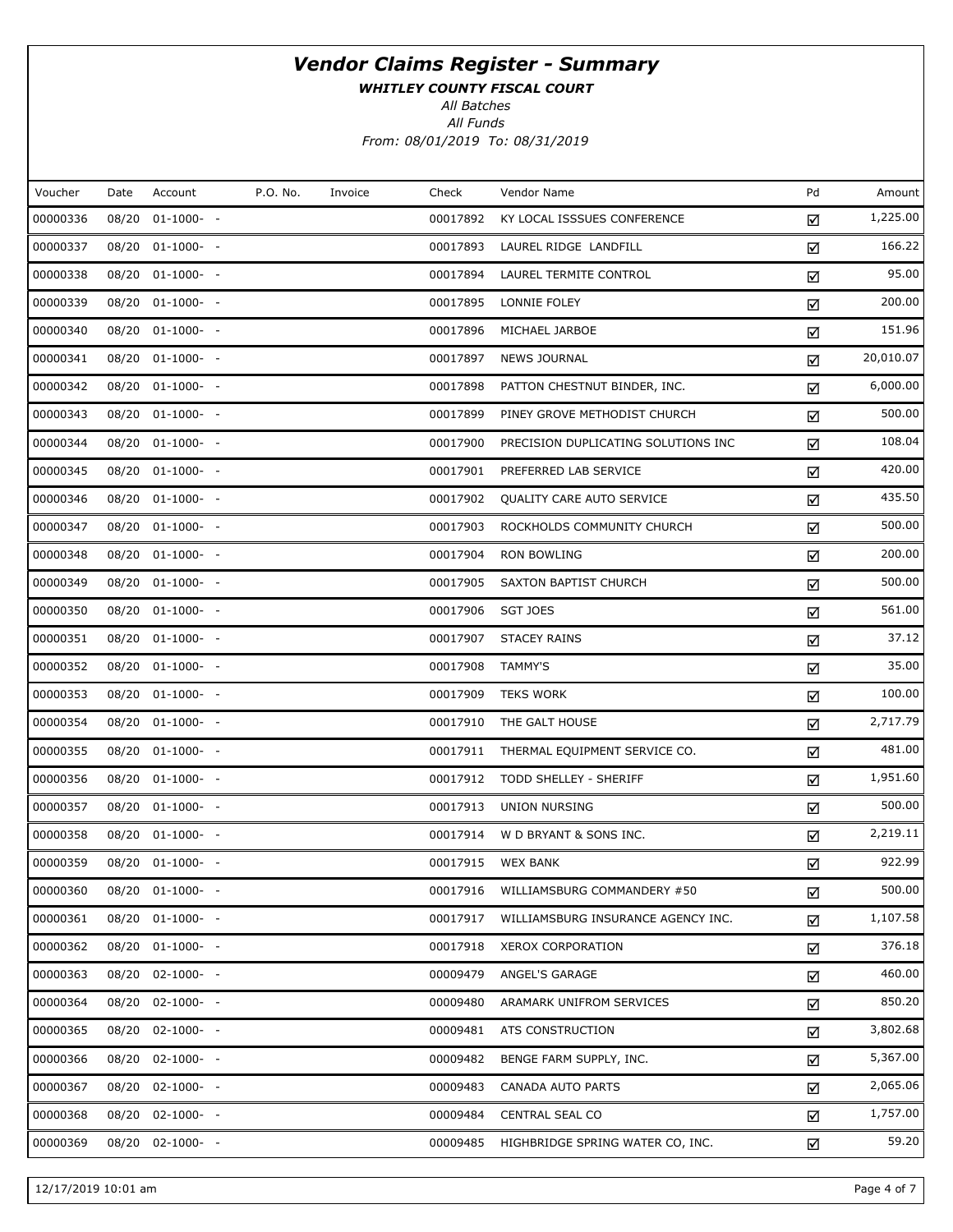WHITLEY COUNTY FISCAL COURT

All Batches

All Funds From: 08/01/2019 To: 08/31/2019

| Voucher  | Date  | Account          | P.O. No. | Invoice | Check    | Vendor Name                            | Pd | Amount    |
|----------|-------|------------------|----------|---------|----------|----------------------------------------|----|-----------|
| 00000370 |       | 08/20 02-1000- - |          |         | 00009486 | HINKLE CONTRACTING COMPANY LLC         | ☑  | 17,928.81 |
| 00000371 |       | 08/20 02-1000- - |          |         | 00009487 | <b>HOLSTON GASES</b>                   | ☑  | 190.32    |
| 00000372 |       | 08/20 02-1000- - |          |         | 00009488 | HOMETOWN IGA #57                       | ☑  | 730.61    |
| 00000373 |       | 08/20 02-1000- - |          |         | 00009489 | JAMES JONES EXCAVATING                 | ☑  | 2,777.50  |
| 00000374 |       | 08/20 02-1000- - |          |         | 00009490 | <b>JIMMY BATES</b>                     | ☑  | 25.50     |
| 00000375 |       | 08/20 02-1000- - |          |         | 00009491 | JOHNNY WHEELS OF WILLIAMSBURG, INC     | ☑  | 160.00    |
| 00000376 |       | 08/20 02-1000- - |          |         | 00009492 | K A C O ALL LINES FUND                 | ☑  | 2,919.97  |
| 00000377 |       | 08/20 02-1000- - |          |         | 00009493 | KACO WORKERS COMPENSATION FUND         | ☑  | 8,540.00  |
| 00000378 |       | 08/20 02-1000- - |          |         | 00009494 | KENWAY DISTRIBUTORS                    | ☑  | 141.55    |
| 00000379 |       | 08/20 02-1000- - |          |         | 00009495 | LYKINS OIL COMPANY                     | ☑  | 12,581.16 |
| 00000380 |       | 08/20 02-1000- - |          |         | 00009496 | M.R. TRANSMISSIONS                     | ☑  | 3,940.00  |
| 00000381 |       | 08/20 02-1000- - |          |         | 00009497 | <b>OWENS AUTO PARTS</b>                | ☑  | 1,120.98  |
| 00000382 |       | 08/20 02-1000- - |          |         | 00009498 | PREWITT FARM SUPPLY                    | ☑  | 11.50     |
| 00000383 |       | 08/20 02-1000- - |          |         | 00009499 | QUALITY CARE AUTO SERVICE              | ☑  | 169.00    |
| 00000384 |       | 08/20 02-1000- - |          |         | 00009500 | T & J MACHINE & MANUFACTURING          | ☑  | 163.00    |
| 00000385 |       | 08/20 02-1000- - |          |         | 00009501 | W D BRYANT & SONS INC.                 | ☑  | 16,450.88 |
| 00000386 |       | 08/20 02-1000- - |          |         | 00009502 | <b>WEX BANK</b>                        | ☑  | 901.88    |
| 00000387 |       | 08/20 02-1000- - |          |         | 00009503 | WHAYNE SUPPLY COMPANY                  | ☑  | 3,486.61  |
| 00000388 |       | 08/20 02-1000- - |          |         | 00009504 | WORLDWIDE EQUIPMENT                    | ☑  | 1,450.98  |
| 00000389 |       | 08/20 03-1000- - |          |         | 00010965 | <b>BEST TERMITE &amp; PEST</b>         | ☑  | 120.00    |
| 00000390 |       | 08/20 03-1000- - |          |         | 00010966 | <b>BROCK MCVEY</b>                     | ☑  | 214.82    |
| 00000391 |       | 08/20 03-1000- - |          |         | 00010967 | CANADA AUTO PARTS                      | ☑  | 103.66    |
| 00000392 |       | 08/20 03-1000- - |          |         | 00010968 | DAIRY QUEEN GRILL & CHILL              | ☑  | 98.60     |
| 00000393 |       | 08/20 03-1000- - |          |         | 00010969 | DUGGERS SEPTIC CLEANING                | ☑  | 210.00    |
| 00000394 |       | 08/20 03-1000- - |          |         | 00010970 | G & E DRIVE-IN                         | ☑  | 135.00    |
| 00000395 | 08/20 | $03-1000- -$     |          |         | 00010971 | GREAT AMERICA FINANCIAL SERVICES, CORP | ☑  | 197.97    |
| 00000396 |       | 08/20 03-1000- - |          |         | 00010972 | HARDEE'S                               | ☑  | 77.00     |
| 00000397 | 08/20 | $03-1000- -$     |          |         | 00010973 | HIGHBRIDGE SPRING WATER CO, INC.       | ☑  | 49.20     |
| 00000398 | 08/20 | $03-1000- -$     |          |         | 00010974 | JOHNCO, INC.                           | ☑  | 206.38    |
| 00000399 | 08/20 | $03-1000- -$     |          |         | 00010975 | JONES PIT STOP                         | ☑  | 145.00    |
| 00000400 | 08/20 | $03-1000- -$     |          |         | 00010976 | K A C O ALL LINES FUND                 | ☑  | 11,287.26 |
| 00000401 | 08/20 | $03-1000- -$     |          |         | 00010977 | KACO WORKERS COMPENSATION FUND         | ☑  | 6,000.00  |
| 00000403 | 08/20 | $03-1000- -$     |          |         | 00010979 | NORVEX SUPPLY INC                      | ☑  | 5,050.55  |
| 00000404 | 08/20 | $03-1000- -$     |          |         | 00010980 | PREFERRED LAB SERVICE                  | ☑  | 300.00    |

12/17/2019 10:01 am Page 5 of 7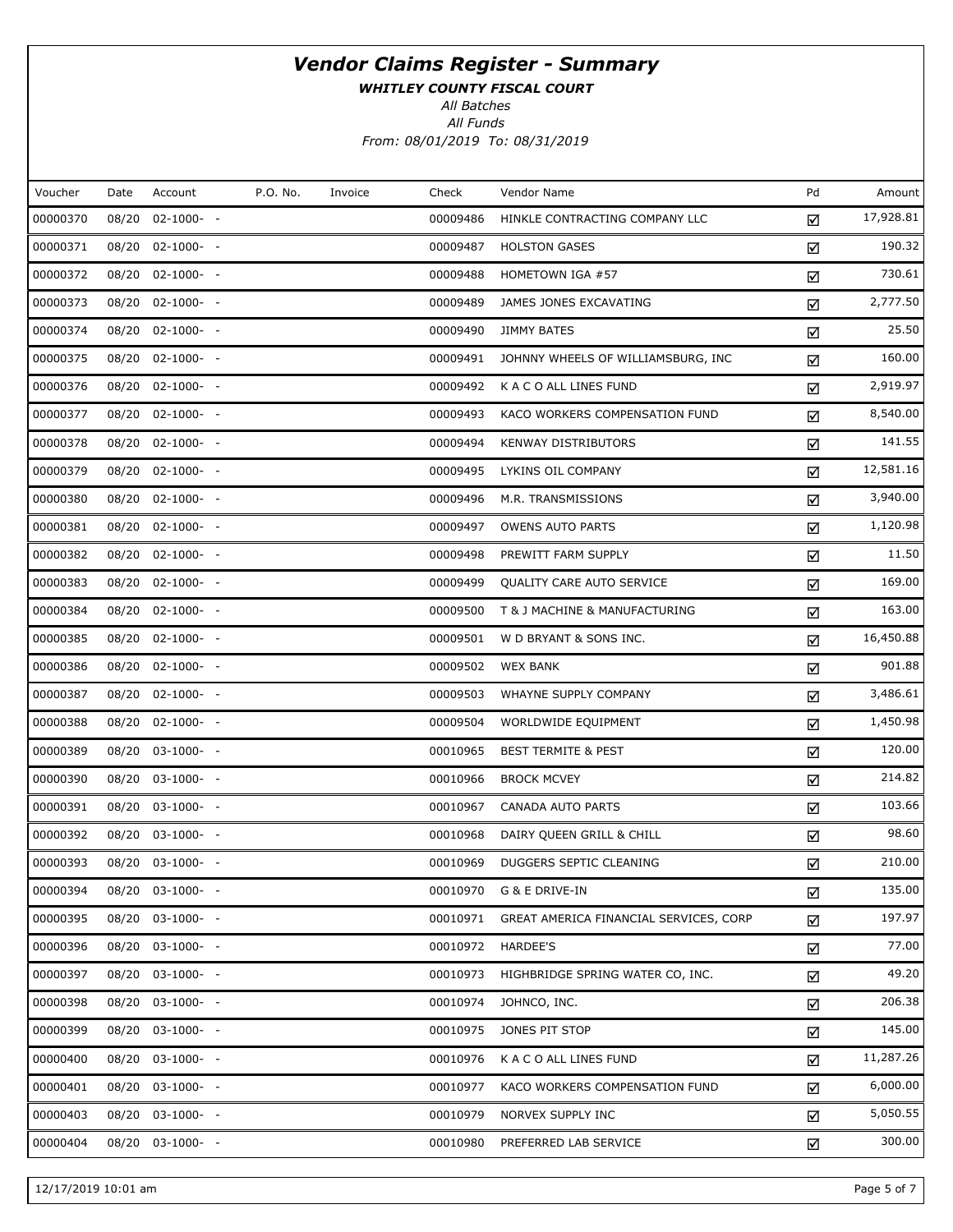WHITLEY COUNTY FISCAL COURT

All Batches

All Funds From: 08/01/2019 To: 08/31/2019

| Voucher<br>P.O. No.<br>Pd<br>Account<br>Check<br>Vendor Name<br>Date<br>Invoice<br>00000405<br>08/20 03-1000- -<br>00010981<br>PROVANTAGE LLC<br>☑<br>00000406<br>08/20 03-1000- -<br>00010982<br>QUALITY CARE AUTO SERVICE<br>☑<br>00000407<br>00010983<br>08/20 03-1000- -<br><b>QUILL CORPORATION</b><br>☑<br>00000408<br>08/20 03-1000- -<br>00010984<br>REM COMPANY, INC.<br>☑<br>00000409<br>08/20 03-1000- -<br>00010985<br>SOUTHERN HEALTH PARTNERS INC<br>☑<br>00000410<br>08/20 03-1000- -<br>00010986<br>THE HOME DEPOT<br>☑<br>00000411<br>08/20 03-1000- -<br>00010987<br>THERMAL EQUIPMENT SERVICE CO.<br>☑<br>00000412<br>08/20 03-1000- -<br>00010988<br>W D BRYANT & SONS INC.<br>☑<br>00000413<br>08/20 03-1000- -<br>00010989<br>WENDY'S OF BOWLING GREEN, INC.<br>☑<br>00000414<br>08/20 03-1000- -<br>00010990<br><b>WEX BANK</b><br>☑<br>00000417<br>08/20 09-1000- -<br>00008414<br>ALBERT JACKSON<br>☑<br>00000418<br>08/20 09-1000- -<br>00008415<br>ARROW INTERNATIONAL, INC.<br>☑<br>00000419<br>08/20 09-1000- -<br>00008416<br>BISSELL'S, INC.<br>☑<br>00000420<br>08/20 09-1000- -<br>00008417<br>BOUND TREE MEDICAL, LLC<br>☑<br>00000421<br>08/20 09-1000- -<br>00008418<br>CANADA AUTO PARTS<br>☑<br>00000422<br>08/20 09-1000- -<br>00008419<br>CARDINAL HEALTH<br>☑<br>00000423<br>08/20 09-1000- -<br>00008420<br>CHIEF SUPPLY<br>☑<br>00000424<br>08/20 09-1000- -<br>00008421<br>DR. P'S AUTO CLINIC<br>☑<br>00000425<br>08/20 09-1000- -<br>00008422<br>EMERGENCY MEDICAL PRODUCTS, INC.<br>☑<br>00000426<br>08/20 09-1000- -<br>00008423<br>ENVIRONMENTAL EMERGENCY REPONSE<br>☑<br>00000427<br>08/20 09-1000- -<br>00008424<br>EVER DIXIE EMS SUPPLY CO.<br>☑<br>00000428<br>08/20 09-1000- -<br>00008425<br>HIGHBRIDGE SPRING WATER CO, INC.<br>☑<br>00000429<br>08/20 09-1000- -<br>00008426<br><b>HOLSTON GASES</b><br>☑<br>00000430<br>08/20 09-1000- -<br>00008427<br><b>HYATT REGENCY - LEX</b><br>☑<br>00000431<br>08/20 09-1000- -<br>00008428<br>JOHNNY WHEELS OF WILLIAMSBURG, INC<br>☑<br>00000432<br>08/20 09-1000- -<br>00008429<br>K A C O ALL LINES FUND<br>☑<br>00000433<br>08/20 09-1000- -<br>00008430<br>KACO WORKERS COMPENSATION FUND<br>☑<br>00000434<br>08/20 09-1000- -<br>00008431<br>KAPA<br>☑<br>00000435<br>08/20 09-1000- -<br>00008432<br>KEN TEN ADVERTISING<br>☑<br>00000436<br>08/20 09-1000- -<br>00008433<br>KY BOARD OF EMERGENCY MEDICAL SERVICES<br>☑<br>00000437<br>08/20 09-1000- -<br>00008434<br>LAUREL TERMITE CONTROL<br>☑<br>00000438<br>08/20 09-1000- -<br>00008435<br>LYKINS OIL COMPANY<br>☑<br>00000439<br>08/20 09-1000- -<br>00008436<br>NORVEX SUPPLY INC<br>☑<br>00000440<br>08/20 09-1000- -<br>00008437<br>OVERHEAD DOOR COMPANY OF CORBIN<br>☑ |  |  |  |  |           |
|--------------------------------------------------------------------------------------------------------------------------------------------------------------------------------------------------------------------------------------------------------------------------------------------------------------------------------------------------------------------------------------------------------------------------------------------------------------------------------------------------------------------------------------------------------------------------------------------------------------------------------------------------------------------------------------------------------------------------------------------------------------------------------------------------------------------------------------------------------------------------------------------------------------------------------------------------------------------------------------------------------------------------------------------------------------------------------------------------------------------------------------------------------------------------------------------------------------------------------------------------------------------------------------------------------------------------------------------------------------------------------------------------------------------------------------------------------------------------------------------------------------------------------------------------------------------------------------------------------------------------------------------------------------------------------------------------------------------------------------------------------------------------------------------------------------------------------------------------------------------------------------------------------------------------------------------------------------------------------------------------------------------------------------------------------------------------------------------------------------------------------------------------------------------------------------------------------------------------------------------------------------------------------------------------------------------------------------------------------------------------------------------------------------------------------------------------------------------------------------------------------------------------------------------------------------------------------------------------------------------------------------------------------------------------------------------------------------------------------------------------|--|--|--|--|-----------|
|                                                                                                                                                                                                                                                                                                                                                                                                                                                                                                                                                                                                                                                                                                                                                                                                                                                                                                                                                                                                                                                                                                                                                                                                                                                                                                                                                                                                                                                                                                                                                                                                                                                                                                                                                                                                                                                                                                                                                                                                                                                                                                                                                                                                                                                                                                                                                                                                                                                                                                                                                                                                                                                                                                                                                  |  |  |  |  | Amount    |
|                                                                                                                                                                                                                                                                                                                                                                                                                                                                                                                                                                                                                                                                                                                                                                                                                                                                                                                                                                                                                                                                                                                                                                                                                                                                                                                                                                                                                                                                                                                                                                                                                                                                                                                                                                                                                                                                                                                                                                                                                                                                                                                                                                                                                                                                                                                                                                                                                                                                                                                                                                                                                                                                                                                                                  |  |  |  |  | 316.77    |
|                                                                                                                                                                                                                                                                                                                                                                                                                                                                                                                                                                                                                                                                                                                                                                                                                                                                                                                                                                                                                                                                                                                                                                                                                                                                                                                                                                                                                                                                                                                                                                                                                                                                                                                                                                                                                                                                                                                                                                                                                                                                                                                                                                                                                                                                                                                                                                                                                                                                                                                                                                                                                                                                                                                                                  |  |  |  |  | 2,156.05  |
|                                                                                                                                                                                                                                                                                                                                                                                                                                                                                                                                                                                                                                                                                                                                                                                                                                                                                                                                                                                                                                                                                                                                                                                                                                                                                                                                                                                                                                                                                                                                                                                                                                                                                                                                                                                                                                                                                                                                                                                                                                                                                                                                                                                                                                                                                                                                                                                                                                                                                                                                                                                                                                                                                                                                                  |  |  |  |  | 57.99     |
|                                                                                                                                                                                                                                                                                                                                                                                                                                                                                                                                                                                                                                                                                                                                                                                                                                                                                                                                                                                                                                                                                                                                                                                                                                                                                                                                                                                                                                                                                                                                                                                                                                                                                                                                                                                                                                                                                                                                                                                                                                                                                                                                                                                                                                                                                                                                                                                                                                                                                                                                                                                                                                                                                                                                                  |  |  |  |  | 1,192.04  |
|                                                                                                                                                                                                                                                                                                                                                                                                                                                                                                                                                                                                                                                                                                                                                                                                                                                                                                                                                                                                                                                                                                                                                                                                                                                                                                                                                                                                                                                                                                                                                                                                                                                                                                                                                                                                                                                                                                                                                                                                                                                                                                                                                                                                                                                                                                                                                                                                                                                                                                                                                                                                                                                                                                                                                  |  |  |  |  | 51,673.37 |
|                                                                                                                                                                                                                                                                                                                                                                                                                                                                                                                                                                                                                                                                                                                                                                                                                                                                                                                                                                                                                                                                                                                                                                                                                                                                                                                                                                                                                                                                                                                                                                                                                                                                                                                                                                                                                                                                                                                                                                                                                                                                                                                                                                                                                                                                                                                                                                                                                                                                                                                                                                                                                                                                                                                                                  |  |  |  |  | 277.80    |
|                                                                                                                                                                                                                                                                                                                                                                                                                                                                                                                                                                                                                                                                                                                                                                                                                                                                                                                                                                                                                                                                                                                                                                                                                                                                                                                                                                                                                                                                                                                                                                                                                                                                                                                                                                                                                                                                                                                                                                                                                                                                                                                                                                                                                                                                                                                                                                                                                                                                                                                                                                                                                                                                                                                                                  |  |  |  |  | 3,496.10  |
|                                                                                                                                                                                                                                                                                                                                                                                                                                                                                                                                                                                                                                                                                                                                                                                                                                                                                                                                                                                                                                                                                                                                                                                                                                                                                                                                                                                                                                                                                                                                                                                                                                                                                                                                                                                                                                                                                                                                                                                                                                                                                                                                                                                                                                                                                                                                                                                                                                                                                                                                                                                                                                                                                                                                                  |  |  |  |  | 10.99     |
|                                                                                                                                                                                                                                                                                                                                                                                                                                                                                                                                                                                                                                                                                                                                                                                                                                                                                                                                                                                                                                                                                                                                                                                                                                                                                                                                                                                                                                                                                                                                                                                                                                                                                                                                                                                                                                                                                                                                                                                                                                                                                                                                                                                                                                                                                                                                                                                                                                                                                                                                                                                                                                                                                                                                                  |  |  |  |  | 35.00     |
|                                                                                                                                                                                                                                                                                                                                                                                                                                                                                                                                                                                                                                                                                                                                                                                                                                                                                                                                                                                                                                                                                                                                                                                                                                                                                                                                                                                                                                                                                                                                                                                                                                                                                                                                                                                                                                                                                                                                                                                                                                                                                                                                                                                                                                                                                                                                                                                                                                                                                                                                                                                                                                                                                                                                                  |  |  |  |  | 1,549.17  |
|                                                                                                                                                                                                                                                                                                                                                                                                                                                                                                                                                                                                                                                                                                                                                                                                                                                                                                                                                                                                                                                                                                                                                                                                                                                                                                                                                                                                                                                                                                                                                                                                                                                                                                                                                                                                                                                                                                                                                                                                                                                                                                                                                                                                                                                                                                                                                                                                                                                                                                                                                                                                                                                                                                                                                  |  |  |  |  | 100.00    |
|                                                                                                                                                                                                                                                                                                                                                                                                                                                                                                                                                                                                                                                                                                                                                                                                                                                                                                                                                                                                                                                                                                                                                                                                                                                                                                                                                                                                                                                                                                                                                                                                                                                                                                                                                                                                                                                                                                                                                                                                                                                                                                                                                                                                                                                                                                                                                                                                                                                                                                                                                                                                                                                                                                                                                  |  |  |  |  | 1,163.50  |
|                                                                                                                                                                                                                                                                                                                                                                                                                                                                                                                                                                                                                                                                                                                                                                                                                                                                                                                                                                                                                                                                                                                                                                                                                                                                                                                                                                                                                                                                                                                                                                                                                                                                                                                                                                                                                                                                                                                                                                                                                                                                                                                                                                                                                                                                                                                                                                                                                                                                                                                                                                                                                                                                                                                                                  |  |  |  |  | 29.49     |
|                                                                                                                                                                                                                                                                                                                                                                                                                                                                                                                                                                                                                                                                                                                                                                                                                                                                                                                                                                                                                                                                                                                                                                                                                                                                                                                                                                                                                                                                                                                                                                                                                                                                                                                                                                                                                                                                                                                                                                                                                                                                                                                                                                                                                                                                                                                                                                                                                                                                                                                                                                                                                                                                                                                                                  |  |  |  |  | 5,731.40  |
|                                                                                                                                                                                                                                                                                                                                                                                                                                                                                                                                                                                                                                                                                                                                                                                                                                                                                                                                                                                                                                                                                                                                                                                                                                                                                                                                                                                                                                                                                                                                                                                                                                                                                                                                                                                                                                                                                                                                                                                                                                                                                                                                                                                                                                                                                                                                                                                                                                                                                                                                                                                                                                                                                                                                                  |  |  |  |  | 186.64    |
|                                                                                                                                                                                                                                                                                                                                                                                                                                                                                                                                                                                                                                                                                                                                                                                                                                                                                                                                                                                                                                                                                                                                                                                                                                                                                                                                                                                                                                                                                                                                                                                                                                                                                                                                                                                                                                                                                                                                                                                                                                                                                                                                                                                                                                                                                                                                                                                                                                                                                                                                                                                                                                                                                                                                                  |  |  |  |  | 10.00     |
|                                                                                                                                                                                                                                                                                                                                                                                                                                                                                                                                                                                                                                                                                                                                                                                                                                                                                                                                                                                                                                                                                                                                                                                                                                                                                                                                                                                                                                                                                                                                                                                                                                                                                                                                                                                                                                                                                                                                                                                                                                                                                                                                                                                                                                                                                                                                                                                                                                                                                                                                                                                                                                                                                                                                                  |  |  |  |  | 494.22    |
|                                                                                                                                                                                                                                                                                                                                                                                                                                                                                                                                                                                                                                                                                                                                                                                                                                                                                                                                                                                                                                                                                                                                                                                                                                                                                                                                                                                                                                                                                                                                                                                                                                                                                                                                                                                                                                                                                                                                                                                                                                                                                                                                                                                                                                                                                                                                                                                                                                                                                                                                                                                                                                                                                                                                                  |  |  |  |  | 333.11    |
|                                                                                                                                                                                                                                                                                                                                                                                                                                                                                                                                                                                                                                                                                                                                                                                                                                                                                                                                                                                                                                                                                                                                                                                                                                                                                                                                                                                                                                                                                                                                                                                                                                                                                                                                                                                                                                                                                                                                                                                                                                                                                                                                                                                                                                                                                                                                                                                                                                                                                                                                                                                                                                                                                                                                                  |  |  |  |  | 1,610.57  |
|                                                                                                                                                                                                                                                                                                                                                                                                                                                                                                                                                                                                                                                                                                                                                                                                                                                                                                                                                                                                                                                                                                                                                                                                                                                                                                                                                                                                                                                                                                                                                                                                                                                                                                                                                                                                                                                                                                                                                                                                                                                                                                                                                                                                                                                                                                                                                                                                                                                                                                                                                                                                                                                                                                                                                  |  |  |  |  | 280.00    |
|                                                                                                                                                                                                                                                                                                                                                                                                                                                                                                                                                                                                                                                                                                                                                                                                                                                                                                                                                                                                                                                                                                                                                                                                                                                                                                                                                                                                                                                                                                                                                                                                                                                                                                                                                                                                                                                                                                                                                                                                                                                                                                                                                                                                                                                                                                                                                                                                                                                                                                                                                                                                                                                                                                                                                  |  |  |  |  | 371.20    |
|                                                                                                                                                                                                                                                                                                                                                                                                                                                                                                                                                                                                                                                                                                                                                                                                                                                                                                                                                                                                                                                                                                                                                                                                                                                                                                                                                                                                                                                                                                                                                                                                                                                                                                                                                                                                                                                                                                                                                                                                                                                                                                                                                                                                                                                                                                                                                                                                                                                                                                                                                                                                                                                                                                                                                  |  |  |  |  | 15.40     |
|                                                                                                                                                                                                                                                                                                                                                                                                                                                                                                                                                                                                                                                                                                                                                                                                                                                                                                                                                                                                                                                                                                                                                                                                                                                                                                                                                                                                                                                                                                                                                                                                                                                                                                                                                                                                                                                                                                                                                                                                                                                                                                                                                                                                                                                                                                                                                                                                                                                                                                                                                                                                                                                                                                                                                  |  |  |  |  | 3,255.30  |
|                                                                                                                                                                                                                                                                                                                                                                                                                                                                                                                                                                                                                                                                                                                                                                                                                                                                                                                                                                                                                                                                                                                                                                                                                                                                                                                                                                                                                                                                                                                                                                                                                                                                                                                                                                                                                                                                                                                                                                                                                                                                                                                                                                                                                                                                                                                                                                                                                                                                                                                                                                                                                                                                                                                                                  |  |  |  |  | 1,734.48  |
|                                                                                                                                                                                                                                                                                                                                                                                                                                                                                                                                                                                                                                                                                                                                                                                                                                                                                                                                                                                                                                                                                                                                                                                                                                                                                                                                                                                                                                                                                                                                                                                                                                                                                                                                                                                                                                                                                                                                                                                                                                                                                                                                                                                                                                                                                                                                                                                                                                                                                                                                                                                                                                                                                                                                                  |  |  |  |  | 817.89    |
|                                                                                                                                                                                                                                                                                                                                                                                                                                                                                                                                                                                                                                                                                                                                                                                                                                                                                                                                                                                                                                                                                                                                                                                                                                                                                                                                                                                                                                                                                                                                                                                                                                                                                                                                                                                                                                                                                                                                                                                                                                                                                                                                                                                                                                                                                                                                                                                                                                                                                                                                                                                                                                                                                                                                                  |  |  |  |  | 3,830.14  |
|                                                                                                                                                                                                                                                                                                                                                                                                                                                                                                                                                                                                                                                                                                                                                                                                                                                                                                                                                                                                                                                                                                                                                                                                                                                                                                                                                                                                                                                                                                                                                                                                                                                                                                                                                                                                                                                                                                                                                                                                                                                                                                                                                                                                                                                                                                                                                                                                                                                                                                                                                                                                                                                                                                                                                  |  |  |  |  | 9,221.09  |
|                                                                                                                                                                                                                                                                                                                                                                                                                                                                                                                                                                                                                                                                                                                                                                                                                                                                                                                                                                                                                                                                                                                                                                                                                                                                                                                                                                                                                                                                                                                                                                                                                                                                                                                                                                                                                                                                                                                                                                                                                                                                                                                                                                                                                                                                                                                                                                                                                                                                                                                                                                                                                                                                                                                                                  |  |  |  |  | 500.00    |
|                                                                                                                                                                                                                                                                                                                                                                                                                                                                                                                                                                                                                                                                                                                                                                                                                                                                                                                                                                                                                                                                                                                                                                                                                                                                                                                                                                                                                                                                                                                                                                                                                                                                                                                                                                                                                                                                                                                                                                                                                                                                                                                                                                                                                                                                                                                                                                                                                                                                                                                                                                                                                                                                                                                                                  |  |  |  |  | 634.95    |
|                                                                                                                                                                                                                                                                                                                                                                                                                                                                                                                                                                                                                                                                                                                                                                                                                                                                                                                                                                                                                                                                                                                                                                                                                                                                                                                                                                                                                                                                                                                                                                                                                                                                                                                                                                                                                                                                                                                                                                                                                                                                                                                                                                                                                                                                                                                                                                                                                                                                                                                                                                                                                                                                                                                                                  |  |  |  |  | 100.00    |
|                                                                                                                                                                                                                                                                                                                                                                                                                                                                                                                                                                                                                                                                                                                                                                                                                                                                                                                                                                                                                                                                                                                                                                                                                                                                                                                                                                                                                                                                                                                                                                                                                                                                                                                                                                                                                                                                                                                                                                                                                                                                                                                                                                                                                                                                                                                                                                                                                                                                                                                                                                                                                                                                                                                                                  |  |  |  |  | 75.00     |
|                                                                                                                                                                                                                                                                                                                                                                                                                                                                                                                                                                                                                                                                                                                                                                                                                                                                                                                                                                                                                                                                                                                                                                                                                                                                                                                                                                                                                                                                                                                                                                                                                                                                                                                                                                                                                                                                                                                                                                                                                                                                                                                                                                                                                                                                                                                                                                                                                                                                                                                                                                                                                                                                                                                                                  |  |  |  |  | 4,595.32  |
|                                                                                                                                                                                                                                                                                                                                                                                                                                                                                                                                                                                                                                                                                                                                                                                                                                                                                                                                                                                                                                                                                                                                                                                                                                                                                                                                                                                                                                                                                                                                                                                                                                                                                                                                                                                                                                                                                                                                                                                                                                                                                                                                                                                                                                                                                                                                                                                                                                                                                                                                                                                                                                                                                                                                                  |  |  |  |  | 463.00    |
|                                                                                                                                                                                                                                                                                                                                                                                                                                                                                                                                                                                                                                                                                                                                                                                                                                                                                                                                                                                                                                                                                                                                                                                                                                                                                                                                                                                                                                                                                                                                                                                                                                                                                                                                                                                                                                                                                                                                                                                                                                                                                                                                                                                                                                                                                                                                                                                                                                                                                                                                                                                                                                                                                                                                                  |  |  |  |  | 129.00    |

12/17/2019 10:01 am Page 6 of 7